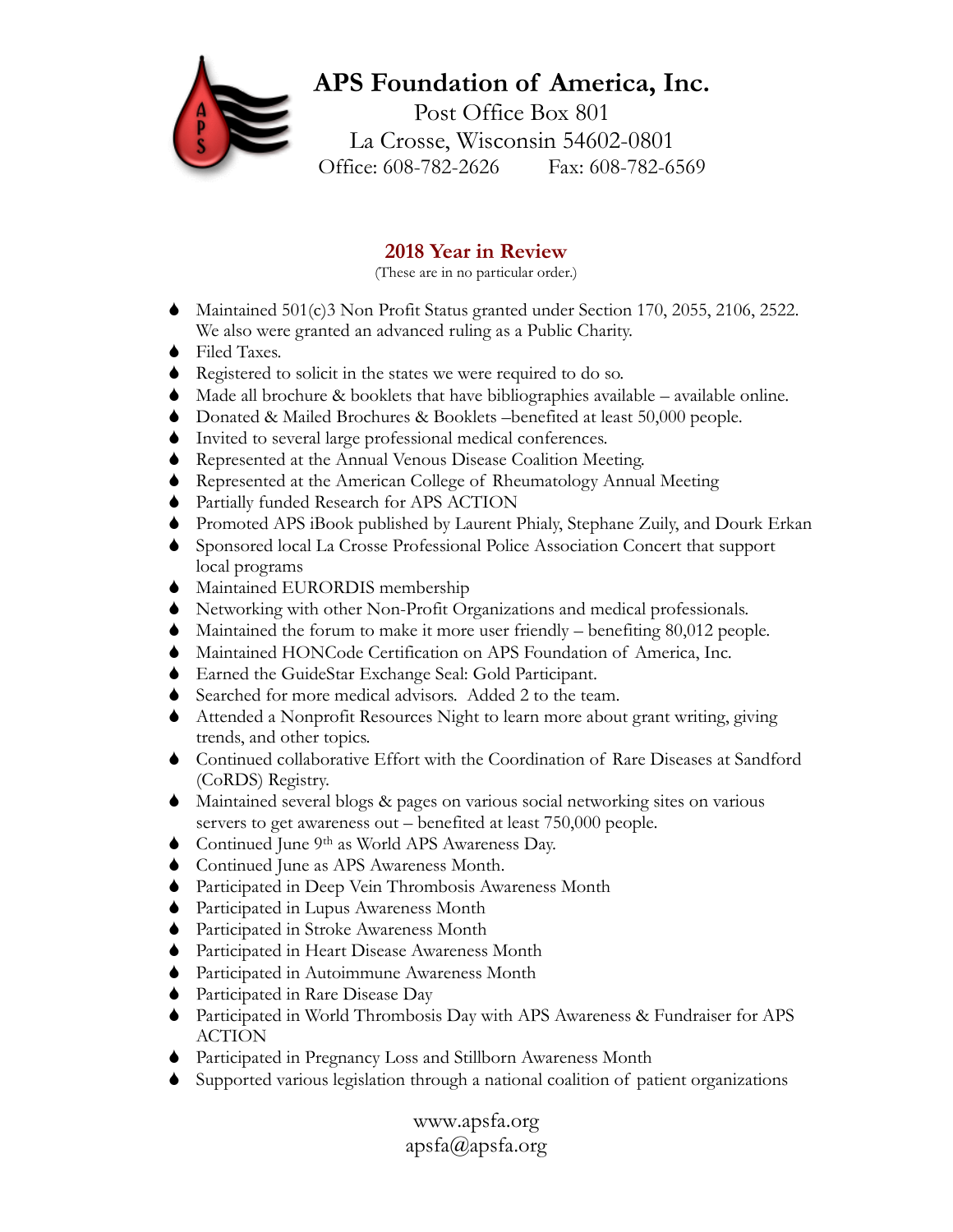- Launched press releases benefited at least 500,000 people.
- Launched Radio Public Service Announcements benefited at least 2,000,000.
- Donated \$3000 to APS ACTION for their ongoing needs in research.
- Shared reputable articles pertaining to APS at lay and professional level, as well as disease related such as DVT, PE, stroke, Raynaud's for example.
- Shared reputable disease prevention articles.
- Shared inspiration and motivational posts.
- Maintained Twitter Account. Working on verification. Followers: 1,740
- Maintained Instagram Account. Followers: 840
- Maintained Pinterest Account. Followers: 248
- Maintained Facebook Business Account. Got account verified. Likes: 8,241 Follows: 7,796
- **◆** Fundraisers:
	- o Facebook Gift Shoppe
	- o Café Press
	- o Zazzle
	- o AmazonSmile
	- o Giving Tuesday
	- o Individual Fundraisers by Volunteers and Supporters
- Made Press in 10 different media venues that we are aware of at least 100,000,000 people benefited
	- o House, MD "Instant Karma" (original air date, 10/15/09) benefited at least 16,000,000 people.
	- o Mystery Diagnosis "Falling Through the Cracks" (re- aired several times, original air date, 3/6/2006) - unknown how many people benefited
	- o Travelers on Netflix, Season 2, Episode 9
	- o The Beatles Network (APS Awareness month world wide awareness.) unknown how many people benefited
	- o [Here's How The Zombie Apocalypse Helped Me Through Losing My Son](https://www.huffingtonpost.com/entry/the-walking-dead-family-relationships_us_5c38ac17e4b0c469d76d7f0c?fbclid=IwAR3_kA77GvC7Vm_bnvHvWU-BnujVLEVuhqnzfTnC_uZYMq4Fk5pbbO9VgW8)  [To A Terminal Illness](https://www.huffingtonpost.com/entry/the-walking-dead-family-relationships_us_5c38ac17e4b0c469d76d7f0c?fbclid=IwAR3_kA77GvC7Vm_bnvHvWU-BnujVLEVuhqnzfTnC_uZYMq4Fk5pbbO9VgW8)
	- o [Baby born two months early with holes in her heart is brought back to life](https://www.dailymail.co.uk/health/article-6393289/Mothers-three-week-old-baby-died-arms.html?fbclid=IwAR3Kk-QBAs34SSF3lqfNB4GahjdXKxiwqb6CBUljkdeAGkd8oH2jXTU6QSA)  [after 'dying in her mother's arms for 11 minutes'](https://www.dailymail.co.uk/health/article-6393289/Mothers-three-week-old-baby-died-arms.html?fbclid=IwAR3Kk-QBAs34SSF3lqfNB4GahjdXKxiwqb6CBUljkdeAGkd8oH2jXTU6QSA)
	- o [We Need To Talk About Body Shaming](https://www.marieclaire.com.au/robyn-lawley-body-shaming?category=career&fbclid=IwAR0bGyE6W_-_44Qf6Nv00VgnRqhonC0xjjlyA-p4rOX5ILq85_PSgWBCkJo)
	- o [Runner rebelling against lupus](http://www.journalgazette.net/sports/rec/20181028/runner-rebelling-against-lupus?fbclid=IwAR1pKNwXoqRDfDRGxCxc0IucH5L-F39r3_HHzul6_u_56ILK5JksZx6F8Mo)
	- o [Easton man comes home after beating rare disease](http://www.wfmz.com/news/lehigh-valley/easton-man-comes-home-after-beating-rare-disease/820796168?fbclid=IwAR2lAR0VqiaPF8ckhgbOcP3kbVXNaVQAzDsO31PHhJn-j8QEBvzLEGlr_PA)
	- o [A young doctor had a stroke. Now he's back at work treating stroke patients.](http://www.philly.com/philly/health/young-doctor-stroke-now-hes-back-at-work-treating-stroke-patients-jefferson-20181015.html?fbclid=IwAR3pbpvlQEsDmUhz7Fkh1dvMaxNSJnDurugHOqJoiOKRs5OOl58ijMXQh30)
	- o Various Articles in various medical and newspapers.
- Facebook Support Group: Number of Participants: 1,546

## **Recommendations:**

- Continue to find more avenues for fundraising.
- Get back to publishing quarterly newsletters.
- Continue to collaborate with more organizations (both lay & professional).
- Attend or have materials available for more conferences.
- ◆ Apply for more grants.
- Continue to search for more medical advisors that truly want to help.
- Continue to attempt APS mentioned in more publications, including magazines.